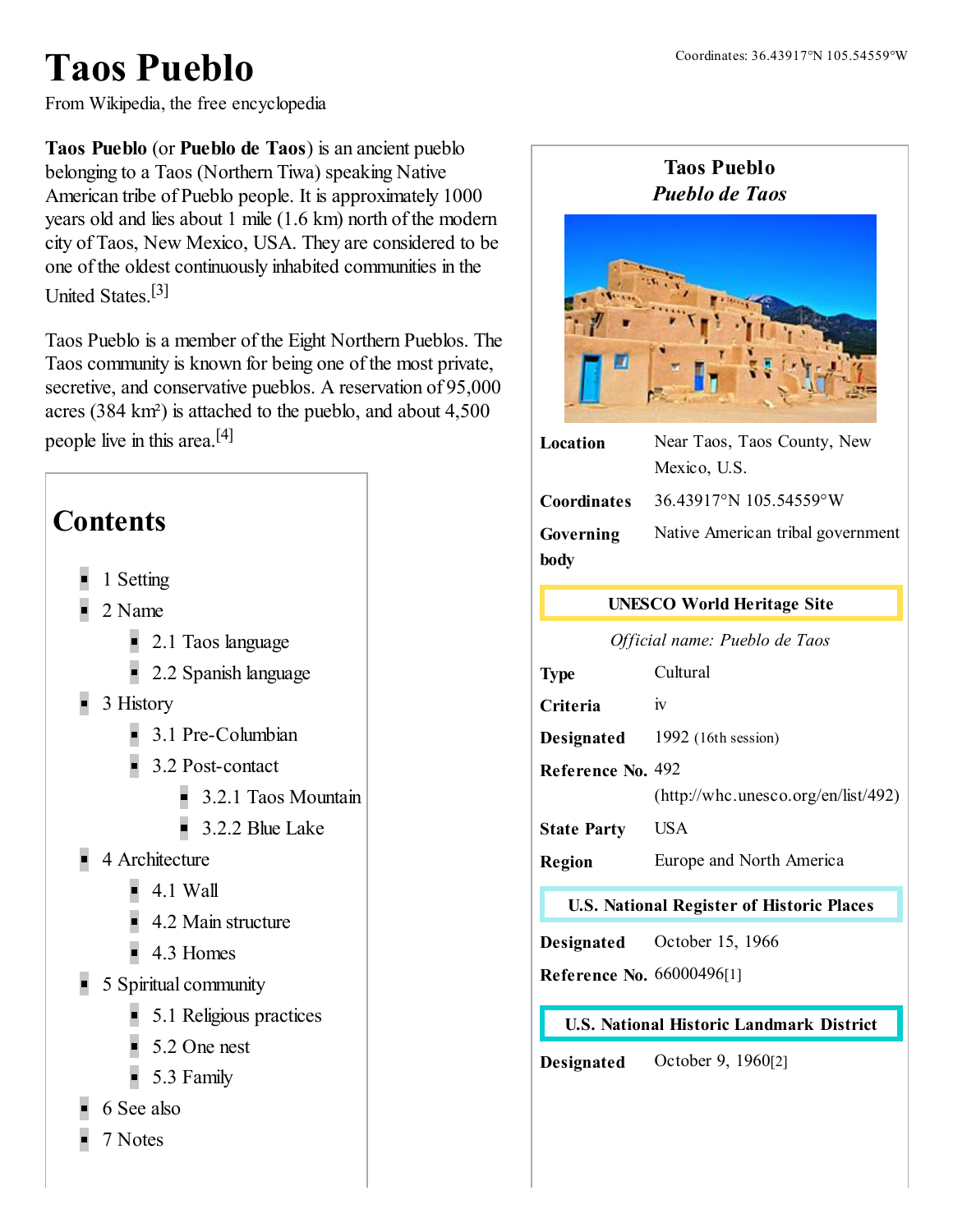- 8 [References](#page-5-3)
- 9 [Further](#page-5-4) reading
- 10 [External](#page-5-5) links

## <span id="page-1-0"></span>Setting

The Rio [Pueblo](http://en.wikipedia.org/wiki/Rio_Pueblo_de_Taos) de Taos, also called Rio Pueblo and Red Willow Creek, is a small stream which flows through the middle of the pueblo compound. It comes from [headwaters](http://en.wikipedia.org/wiki/Headwater) in the nearby Taos [Mountains](http://en.wikipedia.org/wiki/Sangre_de_Cristo_Mountains#Taos_Mountains) of the [Sangre](http://en.wikipedia.org/wiki/Sangre_de_Cristo_Range) de Cristo Range.

Taos Pueblo's most prominent architectural feature is a multistoried residential complex of reddish-brown [adobe](http://en.wikipedia.org/wiki/Adobe) divided into two parts by the Rio Pueblo. The Pueblo's website states it was probably built between 1000 and 1450 CE.<sup>[\[4\]](#page-5-2)</sup>

The pueblo was designated a National Historic [Landmark](http://en.wikipedia.org/wiki/National_Historic_Landmark) on October 9, 1960, and in 1992 became a World [Heritage](http://en.wikipedia.org/wiki/World_Heritage_Site) Site. As of 2006, about 150 people live in the historic complex fulltime. [\[4\]](#page-5-2)

## <span id="page-1-6"></span><span id="page-1-1"></span>Name

### <span id="page-1-2"></span>Taos language

In the Taos [language](http://en.wikipedia.org/wiki/Taos_language), the pueblo is referred to as "the village" in either *tə̂otho* "in the village" (*tə̂o-* "village" + *-tho* "in") or *tə̂obo* "to/toward the village" (*tə̂o-* "village" + *-bo* "to, toward"). The proper name of the pueblo is *ȉałopháymųp'ȍhə́othə̀olbo* "at red willow canyon mouth" (or *ȉałopháybo* "at the red willows" for short); [\[5\]](#page-5-6) however, this name is more commonly used in ceremonial contexts and is less common in everyday speech.

### <span id="page-1-3"></span>Spanish language



Location within New Mexico

#### <span id="page-1-5"></span>Taos *t'óynemą*

#### Total population

4,500 (2010 U.S. [Census\)](http://en.wikipedia.org/wiki/United_States_Census,_2010)

Regions with significant populations

New [Mexico;](http://en.wikipedia.org/wiki/New_Mexico) United States

Languages

[Tiwa,](http://en.wikipedia.org/wiki/Tiwa) [English,](http://en.wikipedia.org/wiki/English_language) [Spanish](http://en.wikipedia.org/wiki/Spanish_language)

Religion

<span id="page-1-7"></span>Taos religion (ancient Indian [religious](http://en.wikipedia.org/wiki/Pueblo_peoples#Religion) rites), **Christianity** 

Related ethnic groups

Other [Tanoan](http://en.wikipedia.org/wiki/Tanoan) peoples

The name *Taos* in English was borrowed from Spanish *Taos*. Spanish *Taos* is probably a borrowing of Taos *tə̂o-* "village" which was heard as *tao* to which the plural*-s* was added although in the modern language *Taos* is no longer a plural noun. The idea that Spanish *Taos* is from *tao* "cross of the order of San Juan de los Cabelleros" (from Greek *tau*) is unlikely. [\[6\]](#page-5-7)

## <span id="page-1-8"></span><span id="page-1-4"></span>**History**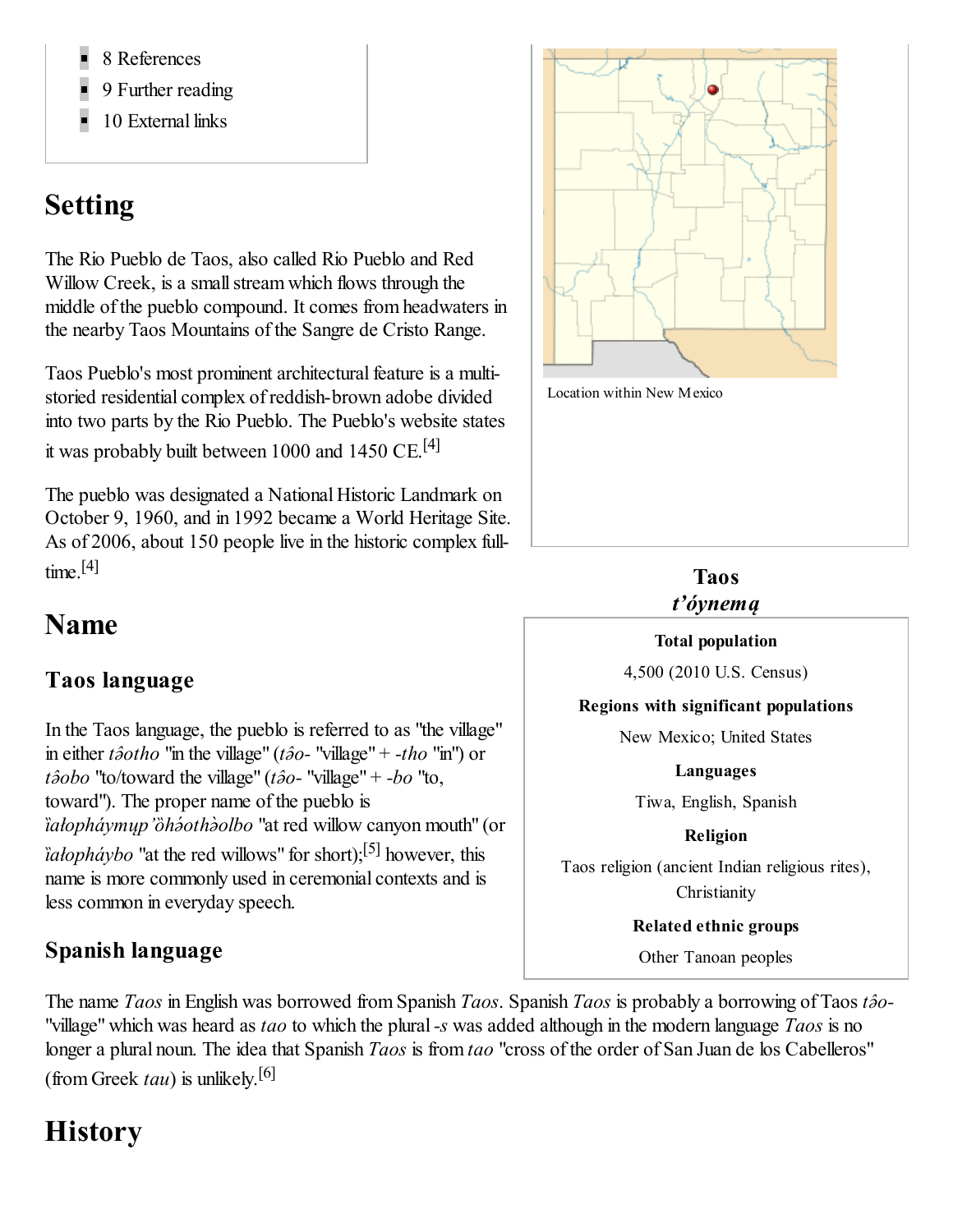### <span id="page-2-0"></span>Pre-Columbian

<span id="page-2-3"></span>Most [archeologists](http://en.wikipedia.org/wiki/Archeologists) believe that the Taos Indians along with other Pueblo Indians settled along the Rio [Grande](http://en.wikipedia.org/wiki/Rio_Grande) migrated from the Four [Corners](http://en.wikipedia.org/wiki/Four_Corners) region.<sup>[\[7\]](#page-5-8)</sup> The dwellings of that region were inhabited by the Ancient Pueblo Peoples *[\(Anasazi\)](http://en.wikipedia.org/wiki/Ancient_Pueblo_Peoples)*, and a long drought in the area in the late 13th century may have caused them to move to the Rio Grande where the water supply was more dependable.

<span id="page-2-4"></span>Throughout its early years, Taos Pueblo was a central point of trade between the native populations along the Rio Grande and their neighbors to the northeast, the Plains [Tribes.](http://en.wikipedia.org/wiki/Plains_Tribes) Taos Pueblo hosted a trade fair each fall after the agricultural harvest.<sup>[\[8\]](#page-5-9)</sup>

### <span id="page-2-1"></span>Post-contact

The first Spanish visitors to Taos Pueblo arrived in 1540 as members of the Francisco Vásquez de [Coronado](http://en.wikipedia.org/wiki/Francisco_V%C3%A1squez_de_Coronado) expedition, which stopped at many of New Mexico's pueblos in search of the rumored [Seven](http://en.wikipedia.org/wiki/Seven_Cities_of_Gold_(myth)) Cities of Gold. Around 1620, the first Catholic Church in the pueblo, San Geronimo de Taos, was constructed. Reports from the period indicate that the native people of Taos resisted the building of the church and the imposition of the Catholic religion. Throughout the 1600s, cultural tensions grew between the native populations of the Southwest and the increasing Spanish presence. Taos Pueblo was no exception, and by 1660, the native people killed the resident priest and destroyed the church. Only several years after its rebuilding, the [Pueblo](http://en.wikipedia.org/wiki/Pueblo_Revolt) Revolt of 1680 began and the Taos Indians again destroyed San Geronimo and killed two other priests.<sup>[\[8\]](#page-5-9)</sup>

<span id="page-2-5"></span>By the turn of the 18th century, San Geronimo de Taos was under construction for a third time, and Spanish/native relations within the pueblo became amicable for a brief period as both groups found a common enemy in invading [Ute](http://en.wikipedia.org/wiki/Ute_people) and [Comanche](http://en.wikipedia.org/wiki/Comanche) tribes. Resistance to Catholicism and Spanish culture was stillstrong. Even so, Spanish religious ideals and agricultural practices subtly worked their way into the Taos community, largely starting during this time of increased cooperation between the two cultural groups.<sup>[\[8\]](#page-5-9)</sup>

<span id="page-2-6"></span>New Mexico formally became a [territory](http://en.wikipedia.org/wiki/New_Mexico_Territory) of the United States in 1847 with the signing of the Treaty of [Guadalupe](http://en.wikipedia.org/wiki/Treaty_of_Guadalupe_Hidalgo) Hidalgo, but a [revolt](http://en.wikipedia.org/wiki/Taos_Revolt) broke out in Taos Pueblo. Mexican Pablo [Montoya](http://en.wikipedia.org/wiki/Pablo_Montoya) and [Tomasito,](http://en.wikipedia.org/wiki/Tomasito) a leader at Taos Pueblo, led a force of Mexicans and Indians who did not want to become a part of the United States. They managed to kill Governor [Charles](http://en.wikipedia.org/wiki/Charles_Bent) Bent and others and marched on Santa Fe, but were finally [subdued](http://en.wikipedia.org/wiki/Siege_of_Pueblo_de_Taos) after taking refuge in the illfated San Geronimo Mission Church. The American troops bombarded the church, killing or capturing the insurrectionists and destroying the physical structure. Around 1850, an entirely new mission church was constructed near the west gate of the pueblo wall. The ruins of the original church and its 1850s replacement are both still visible inside the pueblo wall today.<sup>[\[8\]](#page-5-9)</sup> "The Padre of Isleta", Anton [Docher](http://en.wikipedia.org/wiki/Anton_Docher) first served as a priest in Taos before his long time spent in [Isleta.](http://en.wikipedia.org/wiki/Isleta)<sup>[\[9\]](#page-5-10)</sup>

<span id="page-2-8"></span><span id="page-2-7"></span>In 1924-25 their culture was studied by [CarlJung](http://en.wikipedia.org/wiki/Carl_Jung) who visited the Pueblo led by [Ochwiay](http://en.wikipedia.org/wiki/Ochwiay_Biano) Biano.

#### <span id="page-2-2"></span>Taos Mountain

<span id="page-2-10"></span><span id="page-2-9"></span>The Pueblo's 48,000 acres (194 km²) of mountain land was taken by President Theodore [Roosevelt](http://en.wikipedia.org/wiki/Theodore_Roosevelt) and [designated](http://en.wikipedia.org/wiki/Richard_Nixon) as the Carson [National](http://en.wikipedia.org/wiki/Carson_National_Forest) Forest early in the 20th century. It was finally returned in 1970 by President Nixon.<sup>[\[10\]](#page-5-11)</sup> An additional 764 acres (3.09 km<sup>2</sup>) south of the ridge between Simpson Peak and Old Mike Peak and west of Blue Lake were transferred back to the Pueblo in 1996.<sup>[\[11\]](#page-5-12)</sup>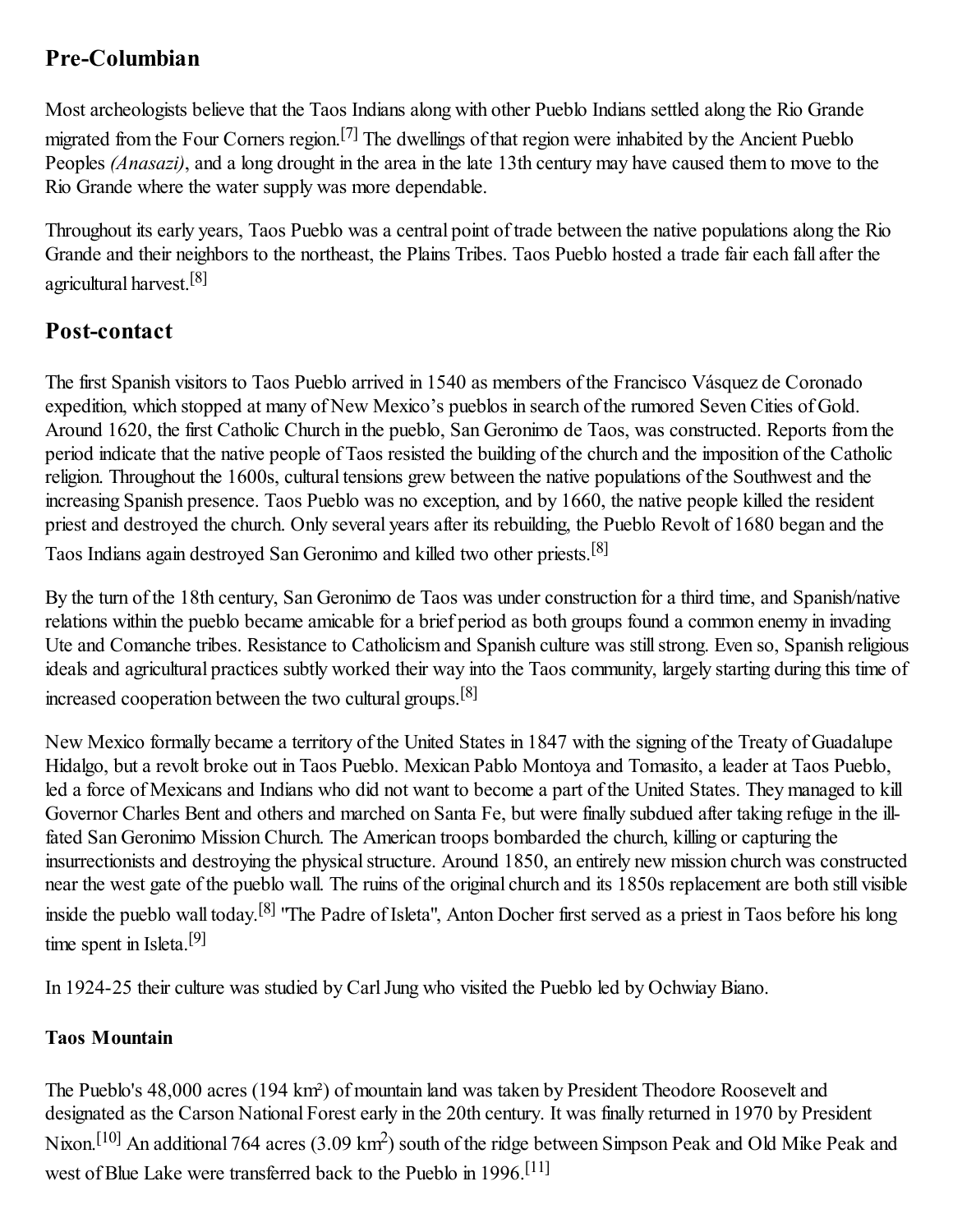#### <span id="page-3-0"></span>Blue Lake

Blue Lake, which the people of the Pueblo traditionally consider sacred, was included in this return of Taos land. The Pueblo's web site names the acquisition of the sacred Blue Lake as the most important event in its history due

<span id="page-3-9"></span>to the spiritual belief that the Taos natives originated from the lake itself. [\[12\]](#page-5-13)

## <span id="page-3-1"></span>Architecture

At the time of the [Spaniards'](http://en.wikipedia.org/w/index.php?title=Hernando_de_Alvarado&action=edit&redlink=1) initial contact, Hernando de Alvarado described the pueblo as having adobe houses built very close together and stacked five or six stories high. The homes became narrower as they rose, with the roofs of each level providing the floors and terraces for those above.<sup>[\[8\]](#page-5-9)</sup>

The buildings at Taos originally had few windows and no standard doorways. Instead, access to rooms was through square holes in the roof that the people reached by climbing long, wooden ladders. Cedar logs (or *vigas*) supported roofs that had layers of branches, grass, mud, and plaster covering them. The architecture and the building materials were wellsuited for the rigors of the environment and the needs of the people in the Taos Valley.<sup>[\[8\]](#page-5-9)</sup>

The first Spanish-influenced architecture appeared in Taos Pueblo after Fray [Francisco](http://en.wikipedia.org/w/index.php?title=Francisco_de_Zamora&action=edit&redlink=1) de Zamora came there in 1598 to establish a mission, under orders from Spanish Governor, Don Juan de [Oñate.](http://en.wikipedia.org/wiki/Juan_de_O%C3%B1ate) [\[8\]](#page-5-9)

### <span id="page-3-2"></span>Wall

The pueblo wall completely encloses the village except at the entrance as a symbol of the village boundaries. Now rather short, the wall used to be much taller for protection against surrounding tribes.

### <span id="page-3-3"></span>Main structure

<span id="page-3-5"></span>The north-side Pueblo is said to be one of the most photographed and painted buildings in North America.<sup>[\[13\]](#page-5-14)</sup> It is the largest multistoried Pueblo structure still existing. It is made of adobe walls that are often several feet thick. Its primary purpose was for defense.<sup>[\[7\]](#page-5-8)</sup> Up to as late as 1900, access to the rooms on lower floors was by ladders on the outside to the roof, and then down an inside ladder. In case of an attack, outside ladders could easily be pulled up.

### <span id="page-3-4"></span>Homes

<span id="page-3-7"></span><span id="page-3-6"></span>Residential adobe complex, and Taos [Mountain](http://en.wikipedia.org/wiki/Sangre_de_Cristo_Mountains#Taos_Mountains).

<span id="page-3-10"></span><span id="page-3-8"></span>



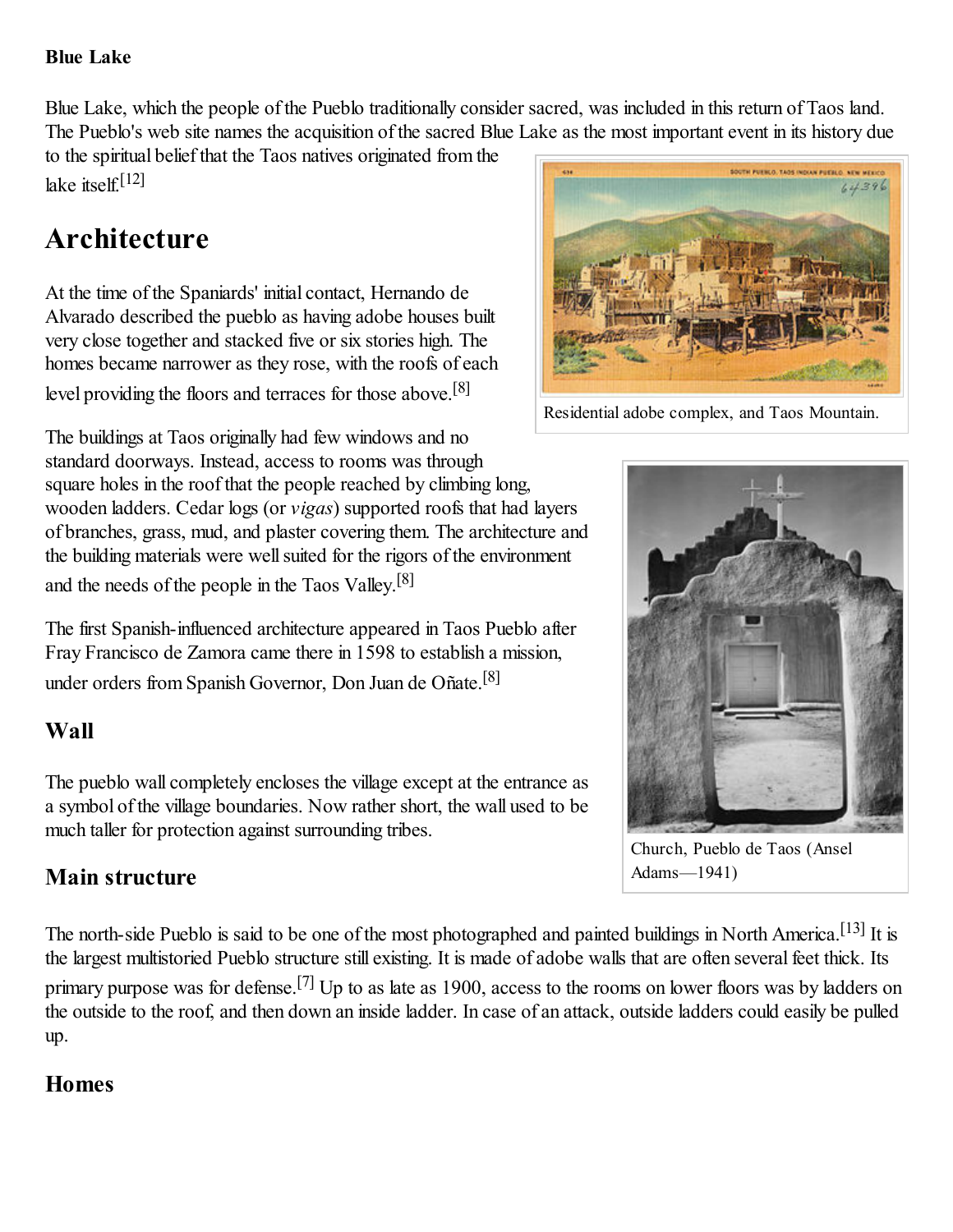The homes in this structure usually consist of two rooms, one of which is for general living and sleeping, and the second of which is for cooking, eating, and storage. Each home is self-contained; there are no passageways between the houses. Taos Indians made little use of furniture in the past, but today they have [tables](http://en.wikipedia.org/wiki/Table_(furniture)), chairs, and beds. In the pueblo, electricity, [running](http://en.wikipedia.org/wiki/Running_water) water, and indoor [plumbing](http://en.wikipedia.org/wiki/Plumbing) are prohibited.<sup>[\[7\]](#page-5-8)</sup>

## <span id="page-4-1"></span>Spi[ri](#page-0-0)tual community

## <span id="page-4-2"></span>Religious practices

<span id="page-4-10"></span>Two spiritual practices are [represented](http://en.wikipedia.org/wiki/Pueblo_peoples#Religion) in the Pueblo: the original indigenous spiritual and religious tradition<sup>[\[4\]](#page-5-2)</sup> and Roman [Catholicism](http://en.wikipedia.org/wiki/Roman_Catholicism). The majority of Taos Indians practice their still-vital, ancient indigenous religion.<sup>[\[7\]](#page-5-8)</sup> Most (90%) members of the Taos Pueblo community are baptized as Roman Catholics.<sup>[\[4\]](#page-5-2)</sup> Saint [Jerome](http://en.wikipedia.org/wiki/Saint_Jerome), or San [Geronimo,](http://en.wikipedia.org/wiki/San_Geronimo) is the [patron](http://en.wikipedia.org/wiki/Patron_saint) saint of the pueblo.<sup>[\[14\]](#page-5-15)</sup>

<span id="page-4-9"></span>

Pueblo de Taos — north side structure

<span id="page-4-7"></span>

Landscape with pueblo through native [cottonwood](http://en.wikipedia.org/wiki/Populus_deltoides) trees (*Populus deltoides*) (Ansel Adams—1941)

### <span id="page-4-11"></span><span id="page-4-8"></span><span id="page-4-3"></span>One nest

The deep feeling of belonging to a community, summed up in their phrase, "we are in one nest," has held the Taos people together. Both men and women are expected to offer their services or "community

duties," when needed. One should be cooperative and never allow one's own desires to be destructive of the community's interest.

### <span id="page-4-4"></span>Family

One of Taos's strongest institutions is the family. Descent on both the father and the mother's side of the family is equally recognized. Each primary family lives in a separate dwelling so when a couple gets married, they move to their own home. With relatives so near by, everyone is available to help care for the children. The elderly teach the young the values and traditions that have been handed down, which protects the integrity of the Taos culture.

## <span id="page-4-5"></span>See also

- [Elk-Foot](http://en.wikipedia.org/wiki/Elk-Foot_of_the_Taos_Tribe) of the Taos Tribe
- [Puebloan](http://en.wikipedia.org/wiki/Puebloan_peoples) peoples
- National Register of Historic Places listings in Taos County, New Mexico

## <span id="page-4-6"></span>**Notes**

<span id="page-4-0"></span>1. ^ "National Register Information System" [\(http://nrhp.focus.nps.gov/natreg/docs/All\\_Data.html\).](http://nrhp.focus.nps.gov/natreg/docs/All_Data.html) *National Register of Historic Places*. [National](http://en.wikipedia.org/wiki/National_Park_Service) Park Service. 2006-03-15.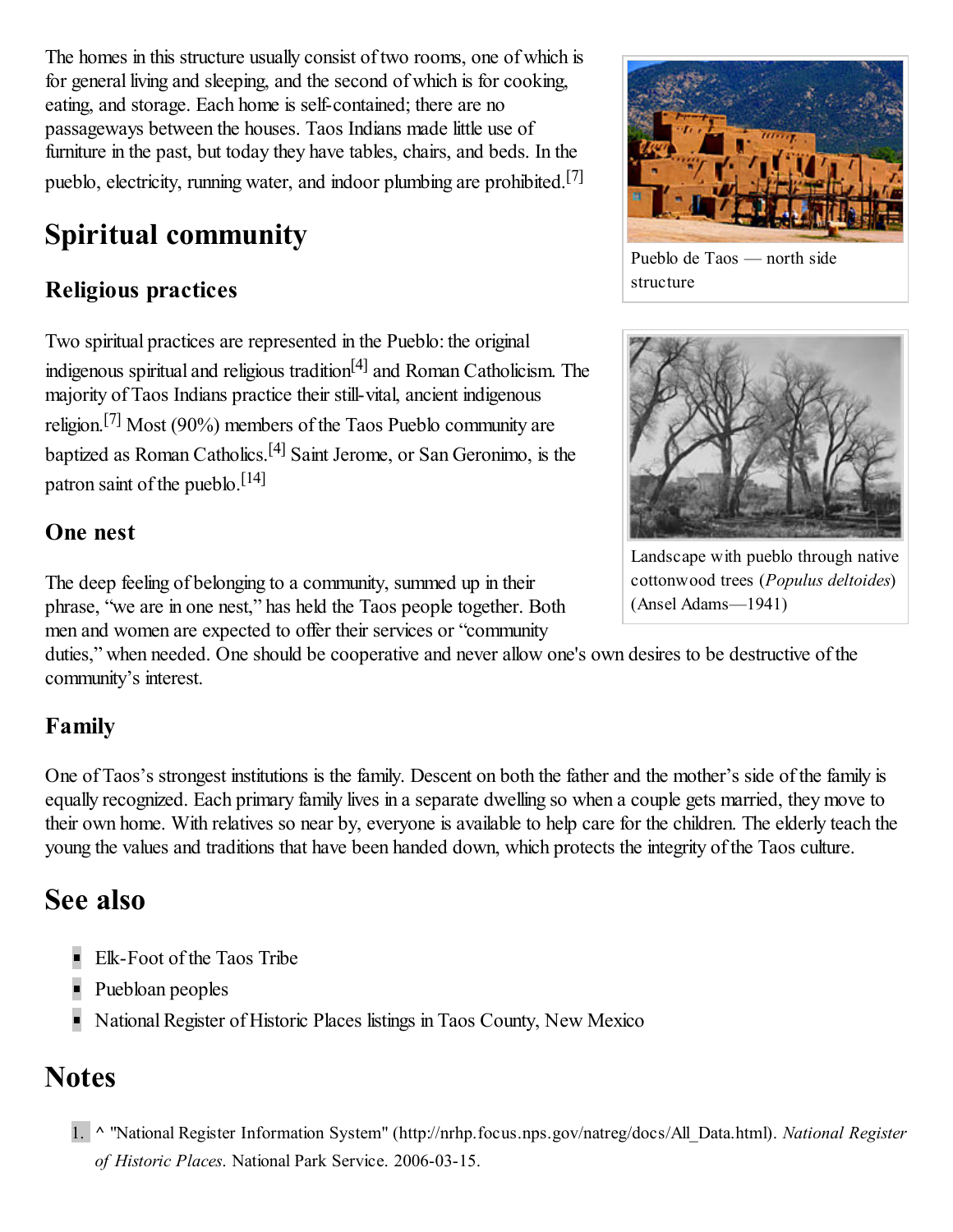- <span id="page-5-0"></span>2. [^](#page-0-2) "Taos Pueblo" [\(http://tps.cr.nps.gov/nhl/detail.cfm?ResourceId=353&ResourceType=District\).](http://tps.cr.nps.gov/nhl/detail.cfm?ResourceId=353&ResourceType=District) *National Historic L[an](#page-0-3)dmark summary listing*. National Park Service. Retrieved June 26, 2008.
- <span id="page-5-1"></span>3. ^ <http://taos.org/art/historic-landmarks?/item/1/Taos-Pueblo>
- <span id="page-5-2"></span>4.  $\sim$  *a [b](#page-1-5) [c](#page-1-6) [d](#page-4-7) [e](#page-4-8)* "About Taos Pueblo" [\(http://www.taospueblo.com/about\).](http://www.taospueblo.com/about) Taos Pueblo. 2012. Retrieved December 10, 2012.
- <span id="page-5-6"></span>5. ^ Sturtevant, William C. (1978). *Handbook of North American Indians, Volume 9: Southwest* [\(http://books.google.com/books?id=DryFHpts0K0C&pg=PA267\).](http://books.google.com/books?id=DryFHpts0K0C&pg=PA267) Government Printing Office. p. 267. [ISBN](http://en.wikipedia.org/wiki/International_Standard_Book_Number) [9780160045776.](http://en.wikipedia.org/wiki/Special:BookSources/9780160045776) Retrieved 10 December 2012.
- <span id="page-5-7"></span>6. ^ Jones, William. (1960). Origin of the place name Taos. *Anthropological Linguistics*, *2* (3), 2–4; Trager, George L. (1960). The name of Taos, New Mexico. *Anthropological Linguistics*, *2* (3), 5–6.
- <span id="page-5-8"></span>7. ^ *a [b](#page-3-5) [c](#page-4-9) [d](#page-4-10)* "Pueblo de Taos" [\(http://travel.nationalgeographic.com/travel/world-heritage/pueblo-de-taos/\).](http://travel.nationalgeographic.com/travel/world-heritage/pueblo-de-taos/) National Geographic Society. Retrieved 2012-12-10.
- <span id="page-5-9"></span> $8. \sim a$  *[b](#page-2-5) [c](#page-2-6) [d](#page-2-7) [e](#page-3-6) [f](#page-3-7) [g](#page-3-8)* "Taos Pueblo" [\(http://www.nps.gov/history/nr/travel/american\\_latino\\_heritage/Taos\\_Pueblo.html\)](http://www.nps.gov/history/nr/travel/american_latino_heritage/Taos_Pueblo.html). [N](#page-2-8)ational Park Service. Retrieved 2012-12-10.
- <span id="page-5-11"></span><span id="page-5-10"></span>9. ^ Leo Crane. *Desert Drums: The Pueblo Indians of New Mexico, 1540–1928*. Rio Grande Press, 1972.
- 10. ^ Julyan, B: *New Mexico's Wilderness Areas: The Complete Guide*, page 73. Big Earth Publishing, 1999
- <span id="page-5-12"></span>11. ^ "Public Law 104-333" [\(http://bulk.resource.org/gpo.gov/laws/104/publ333.104.pdf\)](http://bulk.resource.org/gpo.gov/laws/104/publ333.104.pdf) (PDF). Retrieved July 19, 2008.
- <span id="page-5-13"></span>12. ^ Keegan, Marcia (2010). *Taos Pueblo and Its Sacred Blue Lake: Reflections on the Fortieth Anniversary from Members of Taos Pueblo*. Clear Light Pub. [ISBN](http://en.wikipedia.org/wiki/International_Standard_Book_Number) [9781574160994.](http://en.wikipedia.org/wiki/Special:BookSources/9781574160994)
- <span id="page-5-14"></span>13. ^ Rodríguez, Sylvia (2009-04-10). *The Matachines Dance: A Ritual Dance of the Indian Pueblos and Mexicano/Hispano Communities* [\(http://books.google.com/books?id=XogChaZaM0IC&pg=PA17\).](http://books.google.com/books?id=XogChaZaM0IC&pg=PA17) Sunstone Press. p. 17. [ISBN](http://en.wikipedia.org/wiki/International_Standard_Book_Number) [9780865346345.](http://en.wikipedia.org/wiki/Special:BookSources/9780865346345) Retrieved 10 December 2012.
- <span id="page-5-15"></span>14. ^ Scott, Sascha T. (2008). *Paintings of Pueblo Indians and the Politics of Preservation in the American Southwest* [\(http://books.google.com/books?id=ax6oNu7\\_1d4C&pg=PA25\).](http://books.google.com/books?id=ax6oNu7_1d4C&pg=PA25) ProQuest. p. 25. [ISBN](http://en.wikipedia.org/wiki/International_Standard_Book_Number) [9780549890423.](http://en.wikipedia.org/wiki/Special:BookSources/9780549890423) Retrieved 10 December 2012.

This article incorporates public domain [material\(http://www.nps.gov/disclaimer.htm\)](http://www.nps.gov/disclaimer.htm) from websites or documents of the [National](http://en.wikipedia.org/wiki/National_Park_Service) Park Service.

## <span id="page-5-3"></span>References

Bodine, John J (1996). *Taos Pueblo: A Walk Through Time*. Tucson:Rio Nuevo Publishers. [ISBN](http://en.wikipedia.org/wiki/International_Standard_Book_Number) [9781887896955](http://en.wikipedia.org/wiki/Special:BookSources/9781887896955).

## <span id="page-5-4"></span>Further reading

Wenger, Tisa Joy (2009). *We Have a Religion: The 1920s Pueblo Indian Dance Controversy and American Religious Freedom*. University of North Carolina Press. [ISBN](http://en.wikipedia.org/wiki/International_Standard_Book_Number) [9780807832622.](http://en.wikipedia.org/wiki/Special:BookSources/9780807832622)

## <span id="page-5-5"></span>External links